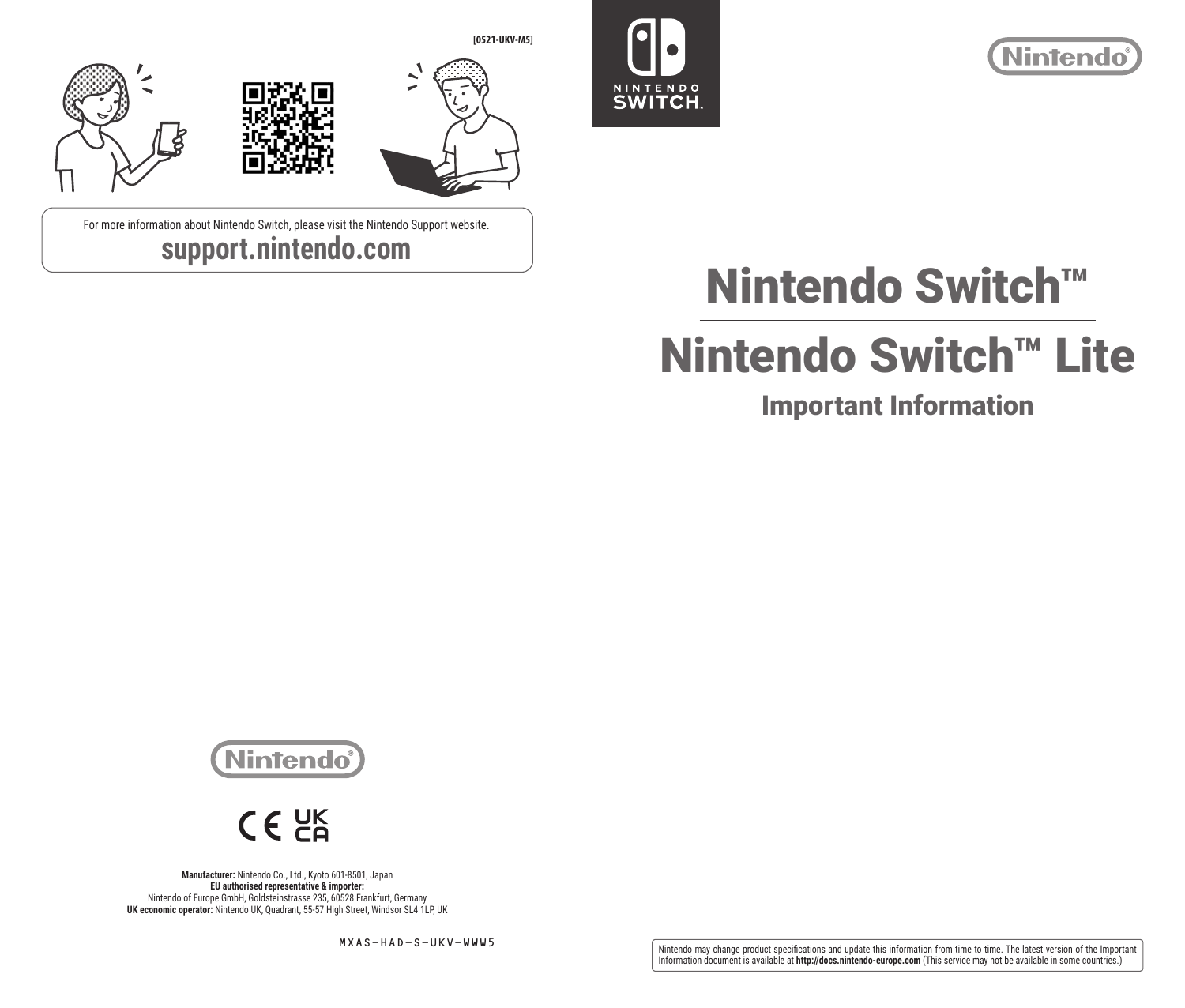## **Using this Console**



#### **Tabletop mode (not applicable to Nintendo Switch Lite)**





#### **PLEASE NOTE**

In this document, the terms "Nintendo Switch", "console" and "Nintendo Switch console" also refer to the Nintendo Switch Lite system, unless otherwise stated. Any references to the Joy-Con™ controllers, to multiple batteries and to the vibration feature do not apply to the Nintendo Switch Lite system.

### **Health and Safety Information**

Please read and observe the health and safety information. Failure to do so could result in injury or damage. Adults should supervise the use of this product by children.

#### **WARNING – Seizures**

- Some people (about 1 in 4000) may have seizures or blackouts triggered by light flashes or patterns, and this may occur while they are watching TV or playing video games, even if they have never had a seizure before. Anyone who has ever experienced seizures, loss of awareness or any other symptom linked to an epileptic condition should consult a doctor before playing video games.
- Stop playing and consult a doctor if you have any unusual symptoms, such as: convulsions, eye or muscle twitching, loss of awareness, altered vision, involuntary movements, or disorientation.
- $\blacksquare$  To reduce the likelihood of a seizure when playing video games:
- Do not play if you are tired or need sleep.
- Play in a well-lit room.
- Take a break of 10 to 15 minutes every hour.

#### **WARNING – Eye Strain, Motion Sickness and Repetitive Motion Injuries**

- Avoid excessively long play sessions.
- Take a break of 10 to 15 minutes every hour, even if you don't think you need it.
- Stop playing if you experience any of these symptoms:
- If your eyes become tired or sore while playing, or if you feel dizzy, nauseated or tired;
- If your hands, wrists, or arms become tired or sore while playing, or if you feel tingling, numbness, burning or stiffness or other discomfort.

If any of these symptoms persist, consult a doctor.

#### **WARNING – Pregnancy and Medical Conditions**

- Consult a doctor before playing games that may require physical activity if:
- You are pregnant;
- You suffer from heart, respiratory, back, joint or orthopaedic problems;
- You have high blood pressure;
- Your doctor has instructed you to restrict your physical activity;
- You have any other medical condition that may be aggravated by physical activity.

#### **WARNING – Batteries**

Stop using if a battery is leaking.

If battery fluid comes into contact with your eyes, immediately rinse your eyes with plenty of water and consult a doctor. If any fluid leaks on your hands, wash them thoroughly with water. Carefully wipe the fluid from the exterior of the device with a cloth.

The console and Joy-Con controllers each contain a rechargeable lithium-ion battery. Do not replace the batteries yourself. The batteries must be removed and replaced by a qualified professional. Please contact Nintendo Customer Support for more information.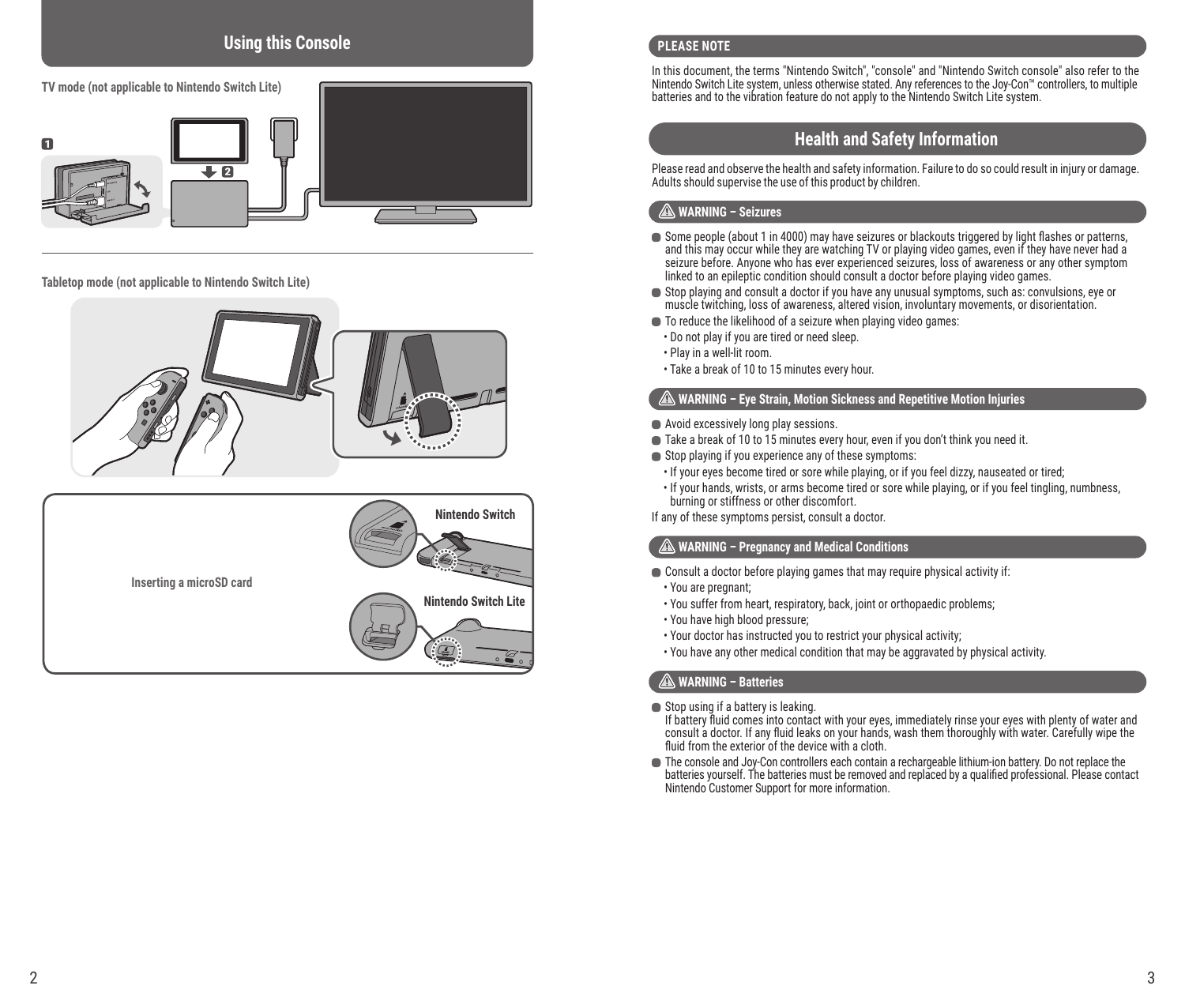#### **WARNING – Electrical Safety**

- Observe the following precautions when using the AC adapter:
- Use only the AC adapter (HAC-002) to charge the console.
- Connect the AC adapter to the correct voltage (AC 100 240V).
- Do not use voltage transformers or plugs that deliver reduced amounts of electricity.
- The AC adapter should be plugged into a nearby, easily accessible socket.
- The AC adapter is for indoor use only.
- If you hear a strange noise, see smoke or smell something strange, unplug the AC adapter from the socket and contact Nintendo Customer Support.
- $\bullet$  Do not expose devices to fire, microwaves, high temperatures or direct sunlight.
- Do not let devices come into contact with liquid and do not use them with wet or oily hands. If liquid gets inside, stop using and contact Nintendo Customer Support.
- Do not expose devices to excessive force. Do not pull on cables and do not twist them too tightly.
- Do not touch device connectors with your fingers or metal objects.
- 
- $\bullet$  Do not touch the AC adapter or connected devices while charging during a thunderstorm. Use only compatible accessories that have been approved for use in your country.
- Do not disassemble or try to repair devices. If devices are damaged, stop using them and contact Nintendo Customer Support. Do not touch damaged areas. Avoid contact with any leaking fluid.

#### **WARNING – General**

- Keep this console, its accessories and packaging materials away from young children and pets. Small parts such as game cards, microSD cards and packaging items may be accidentally ingested. The cables can coil around the neck.
- Do not use this console within 15 centimetres of a cardiac pacemaker while using wireless communication. If you have a pacemaker or other implanted medical device, first consult a doctor.
- Wireless communication may not be allowed in certain places such as aeroplanes or hospitals. Please follow respective regulations.
- Do not use headphones to listen at high volume levels for long periods due to high sound  $\sqrt{\phi}$  Do not use headphones to listen at  $\sim$ Keep the volume at a level at which you can hear your surroundings. Consult a doctor if you experience

symptoms such as buzzing in your ears.

- Stop playing if you are holding the console or the controllers while charging and they become too hot, as this may lead to skin burns.
- Persons who have an injury or disorder involving their fingers, hands or arms should not use the vibration feature.

#### **CAREFUL USAGE**

- Do not place the console in humid areas or areas where the temperature can suddenly change. If condensation forms, turn the power off and wait until the water droplets have evaporated.
- Do not use in dusty or smoky areas.
- $\Box$  Do not cover the console's air intakes or vents  $\sim$ while playing to avoid overheating.
- $\blacksquare$  If devices become dirty, wipe them with a soft, dry cloth. Avoid using alcohol, thinner or other solvents.
- Be aware of your surroundings while playing.

Make sure to charge the built-in batteries at least once every six months. If the batteries are not used for an extended period of time, it may become impossible to charge them.

Please make sure you read the Health and Safety Information page on the Nintendo Switch console once it has been set up. You can access this information from SUPPORT in  $\mathfrak O$  (System Settings) on the HOME Menu.

# **IMPORTANT INFORMATION FOR PARENTS Parental Controls**

**Nintendo Switch offers a variety of exciting features. However, as a parent, you might want to restrict certain things which you deem unsuitable for children. We have prepared special steps to enable you to make Nintendo Switch safe for your family.**

Nintendo Switch Parental Controls are available on the console itself and can also be controlled by an app on your smart device. During the initial setup of your console, you can select how you would like to set Parental Controls. Follow the on-screen instructions to finish setting Parental Controls.

On the console itself, you can use a PIN to set and change your desired Parental Controls settings. Your PIN can also be used to temporarily disable Parental Controls if you should wish to do so.

You can also change your settings at any time – even when you are away from home – using the dedicated app.

#### **Purchase Restrictions in Nintendo eShop**

In order to restrict Nintendo eShop purchases, you must associate your child's Nintendo Account with your Nintendo Account. Access your Nintendo Account on a smart device or PC to create an account for your child or associate an existing account with yours and set restrictions as you deem appropriate in the Nintendo Account settings.

#### **https://accounts.nintendo.com**

# **Using the Joy-Con Controllers (not applicable to Nintendo Switch Lite)**

Charge and pair controllers before using them for the first time. You can charge and pair controllers by attaching them directly to the console or using the Joy-Con charging grip (HAC-012) (sold separately). To charge the controllers fully when they are attached to the console, ensure that the console is charging at the same time.

When playing with a Joy-Con detached from the console, make sure to use a Joy-Con strap accessory.

To attach a Joy-Con strap accessory, match the + or – Button on the controller with the same symbol on the accessory. Slide the Joy-Con strap accessory onto the controller and lock it using the slide lock. Then, put on and tighten the wrist strap. Hold the controller securely and do not let go of it. Allow adequate room around you during gameplay. When you are done playing, release the slide lock before detaching the accessory from the Joy-Con.



When attaching a Joy-Con to the console or attaching a Joy-Con strap accessory, make sure that you orientate the Joy-Con correctly and slide it into place until you hear a clicking sound.

# **Activating and Deactivating Wireless Internet Connection**

To activate wireless internet connection, go to INTERNET in  $\circlearrowleft$  (System Settings) on the HOME Menu and proceed to set up a connection.

To deactivate wireless internet connection in handheld mode, hold down the HOME Button to enter Quick Settings, then set Flight Mode to On. Alternatively, in handheld mode, start (System Settings) from the HOME Menu, then set Flight Mode to On.

# **Disposal of this Product**

Do not dispose of this product or built-in batteries in household waste. For details see **http://docs.nintendo-europe.com**

# **Removing the Battery**

The battery should be removed by a qualified professional. Visit https://battery.nintendo-europe.com for more information.

# **Warranty Information**

**Nintendo Switch | Nintendo Switch Lite**